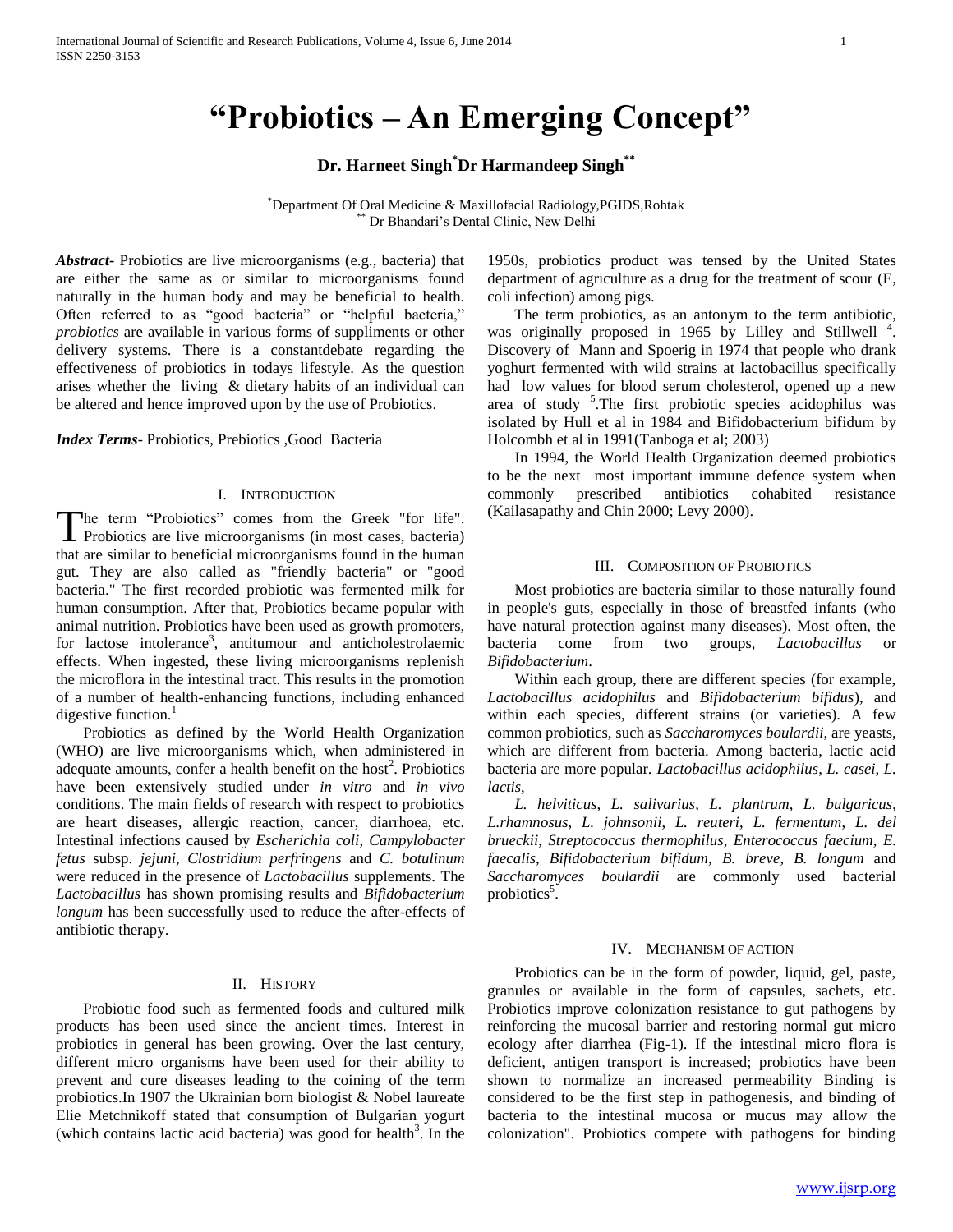sites and available substrates. Probiotics can also activate and modulate the immune system, and reinforce gut defense by immune exclusion, immune elimination and immune regulation. The intestinal micro-flora is associated with the development of immune system in the gut during infancy and early child hood<sup>6,7</sup>.

#### V. USES

 Probiotics are recommended for people who take antibiotics, are under stress or are travelling. Stress can upset the stomach and alter the microflora in the gut. Probiotics can help in stabilizing the gut microflora. According to Farnworth, the probiotics in yogurt may also help in shortening the duration of diarrhea caused by some antibiotics less severe and because the active cultures help replenish beneficial bacteria, returning colon function to normal.Probiotics could halt the unfriendly microorganisms and/or suppress their growth and activity in conditions like:

- o Infectious diarrhea
- o Irritable bowel syndrome
- o Inflammatory bowel disease (e.g., ulcerative colitis and Crohn's disease)
- o Infection with *Helicobacter pylori* (*H. pylori*), a bacterium that causes most ulcers and many types of chronic stomach inflammation
- o Tooth decay and periodontal disease
- o Vaginal infections
- o Stomach and respiratory infections that children acquire in daycare
- $\circ$  Skin infections.<sup>6</sup>

#### VI. CLINICAL IMPLICATIONS OF PROBIOTICS

## **Anti-Cancer effects**

 There is a strong attestation to the importance of *Lactobacilli*  in human nutrition and health, as well as the interrelationship between many dietary factors and cancer. There is some evidence that probiotics can interfere at various stages of the cancer process, such as prevention of DNA damage in the colon by live bacteria24, suppression of pre-neoplastic changes in the colon25 and suppression of colon tumours in animals.Animal and *in vitro*  studies have indicated that probiotic bacteria may reduce colon cancer risk by reducing the incidence and number of tumours<sup>3</sup>.

#### **Lactose intolerance**

 Lactose intolerance is a physiological state in human beings where they lack the ability to produce an enzyme named lactase or B-galactosidase. This lactase is essential to assimilate the disaccharide in milk and needs to be split into glucose and galactose. Individuals lacking lactase will not be able to digest milk and it often poses a problem in newborn infants. People with lactose intolerance problem express abdominal discomfort, diarrhoea, cramps, flatulence, nausea, vomiting, etc. Another problem associated with lactose intolerance is calcium deficiency. A person suffering from lactose intolerance will be advised to take non-milk diet. The resident bacteria in the colon ferment undigested lactose, producing acid and gas, causing symptoms such as abdominal pain, bloating and diarrhoea.

Yogurt contains less lactose than milk and delays gastric emptying, which partly explains why lactose- intolerant individuals tolerate yogurt<sup>3.</sup>

## **Allergy**

 A change in the proper functioning of the immune system can present itself as an allergy. Large-scale studies have indicated an alteration in the composition of the gut microflora, such as decrease in the numbers of lactobacilli, preceding the development of an allergy. Probiotics have been shown to reduce the incidence of childhood eczema by half. Probiotics may exert a beneficial effect on allergic reaction by improving mucosal barrier function. In addition, probiotics consumption by young children may beneficially affect immune system development. Probiotics such as *Lactobacillus* GG may be helpful in alleviating some of the symptoms of food allergies such as those associated with milk protein. Probiotics consumption may thus be a means for primary prevention of allergy in susceptible individuals $3,710$ .

#### VII. EFFECTS OF PROBITOTICS ON ORAL CAVITY

 Probiotics may act by direct interaction or indirect interaction on oral biofilm and microflora and vice versa.

Direct interaction may include:

- Involvement in binding of oral microorganism to proteins (biofilm formation).
- Action on plaque formation and on its complex ecosystem by compromising and intervening with bacteria to bacterial attachments.
- Involvement in metabolism of substrate (competing with oral microorganisms of substrate available).
- Production of chemicals that inhibit oral bacteria (antimicrobial substances)

Indirect interactions may include:

- Modulating systemic immune function selection pressure on developing oral micro flora towards colonization by less pathogenic species.
- Reduction of malodor<sup>8,9</sup>

Other effects

- > Inhibit Growth of Pathogenic Bacteria
- $\triangleright$  Enhance Growth of Other Friendly bacteria
- P Reduce Toxins
- > Increase Immunity/Bacterial Resistance
- > Produce Vitamins and Other Nutritional Factors
- Reduce Cholesterol
- $\blacktriangleright$  Alleviate Flatulence

#### VIII. ADVERSE EFFECTS

 Probiotics safety has not been thoroughly studied scientifically, however. More information is especially needed on how safe they are for young children, elderly people, and people with compromised immune systems. Side effects of probiotics tend to be mild and digestive in nature leading to effects such as gas or bloating. More serious effects have also been seen in some